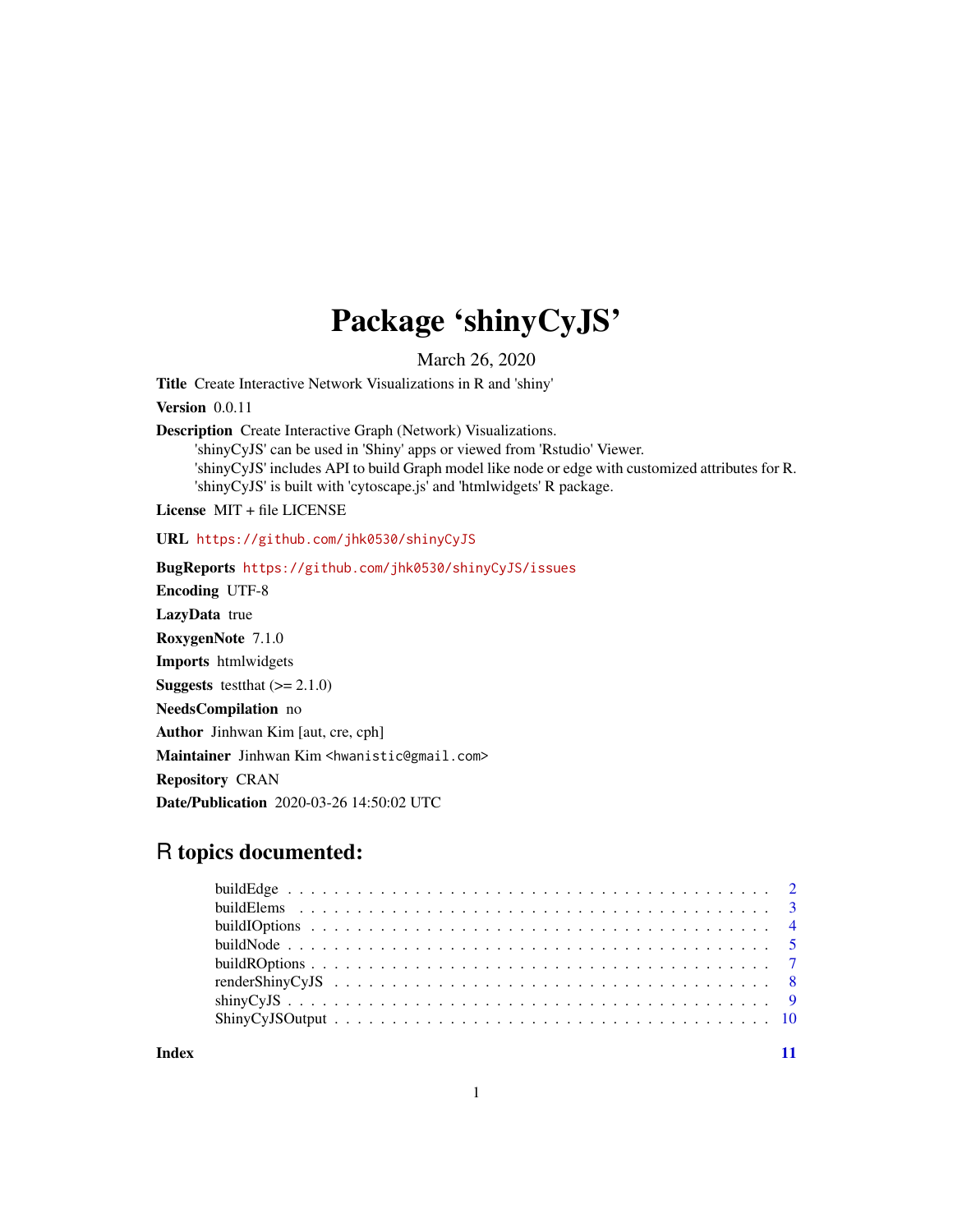<span id="page-1-0"></span>

#### Description

build single Edge element

#### Usage

```
buildEdge(
  source = NULL,
  target,
 width = 3,
 curveStyle = "haystack",
 label = "",
 lineColor = "#FECA57",
  lineStyle = "solid",
  sourceArrowColor = "#feca57",
  targetArrowColor = "#feca57",
  sourceArrowShape = "none",
  targetArrowShape = "none",
 opacity = 1
\overline{\phantom{a}}
```

| source           | edge linked node's id. [string]                                                      |
|------------------|--------------------------------------------------------------------------------------|
| target           | edge linked target node's id. [string]                                               |
| width            | The width of an edge's line. [numeric]                                               |
| curveStyle       | The curving method used to separate two or more edges between two nodes.<br>[string] |
| label            | edge's label [string]                                                                |
| lineColor        | The colour of the edge's line. [string]                                              |
| lineStyle        | The style of the edge's line; may be solid, dotted, or dashed. [string]              |
| sourceArrowColor |                                                                                      |
|                  | The colour of the edge's source arrow. [string]                                      |
| targetArrowColor |                                                                                      |
|                  | The colour of the edge's target arrow. [string]                                      |
| sourceArrowShape |                                                                                      |
|                  | The shape of the edge's source arrow. [string]                                       |
| targetArrowShape |                                                                                      |
|                  | The shape of the edge's target arrow. [string]                                       |
| opacity          | Opacity of edge itself. [numeric between $0 \sim 1$ ]                                |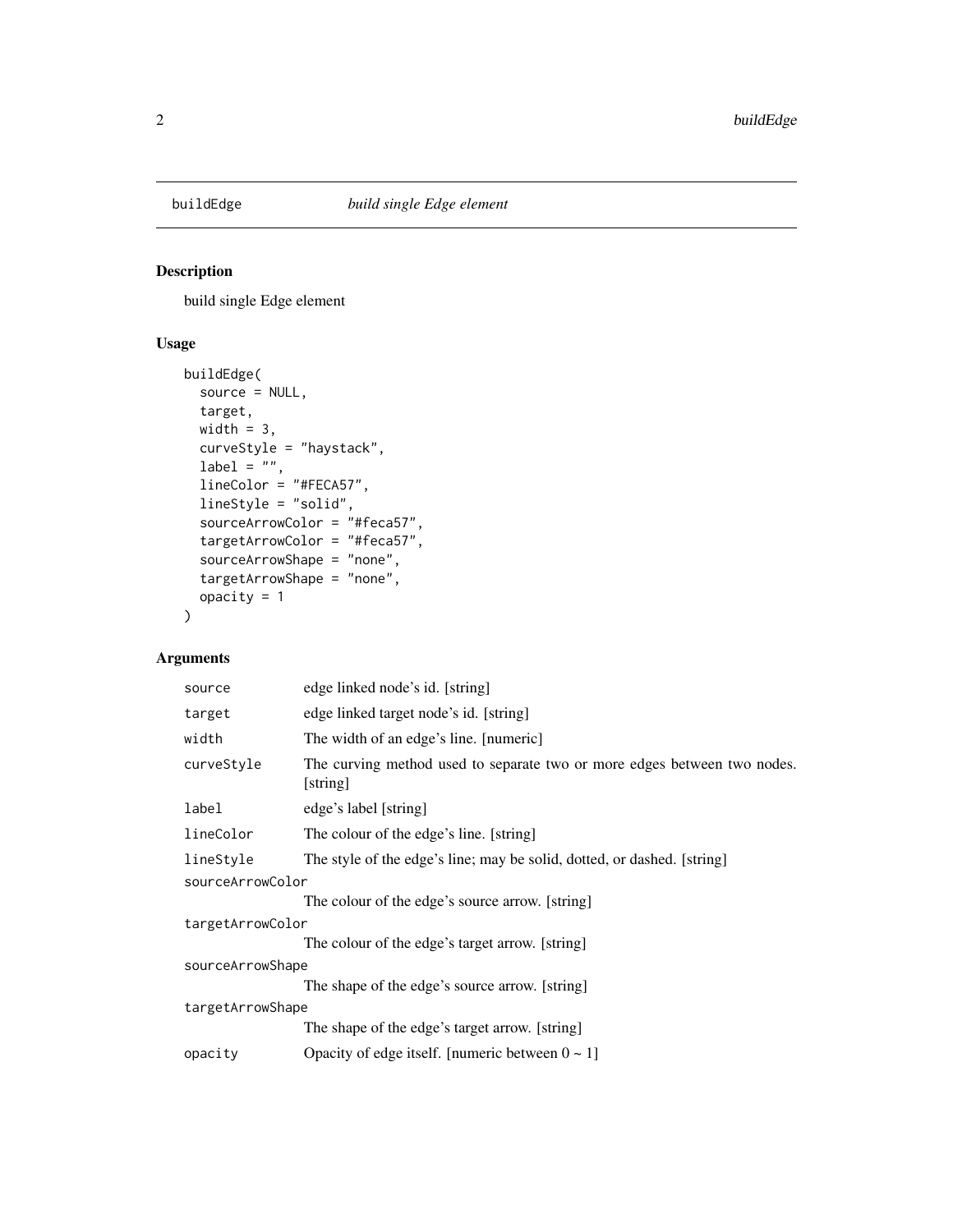#### <span id="page-2-0"></span>buildElems 3

#### Value

List typed Edge element, consisted with data options ( source, target, data ) and style options ( width, curvestyle... )

#### See Also

https://js.cytoscape.org/#style

buildElems *build multiple network elements by dataframe*

#### Description

call buildNode or buildEdge function, note that only one function can be called

#### Usage

buildElems(elems, type)

#### Arguments

| elems | value of elements consisted in dataframe |
|-------|------------------------------------------|
| type  | Either 'Node' or 'Edge' [string]         |

#### Value

List typed multiple 'Node' or 'Edge' elements. It consisted with repeated buildNode or buildEdge function results with given parameter.

#### See Also

buildNode(), buildEdge()

#### Examples

```
nodes = buildElems( # will generate 5 nodes
 elems = data.frame(
  id = paste0('node', 1:5),
  bgColor = "#FFFFFF",
  borderColor = "#48DBFB",
  borderWidth = 2,
  fontSize = 10,
  width = 60, height = 20, opacity = 1, stringsAsFactors = FALSE
 ), type = "Node")
```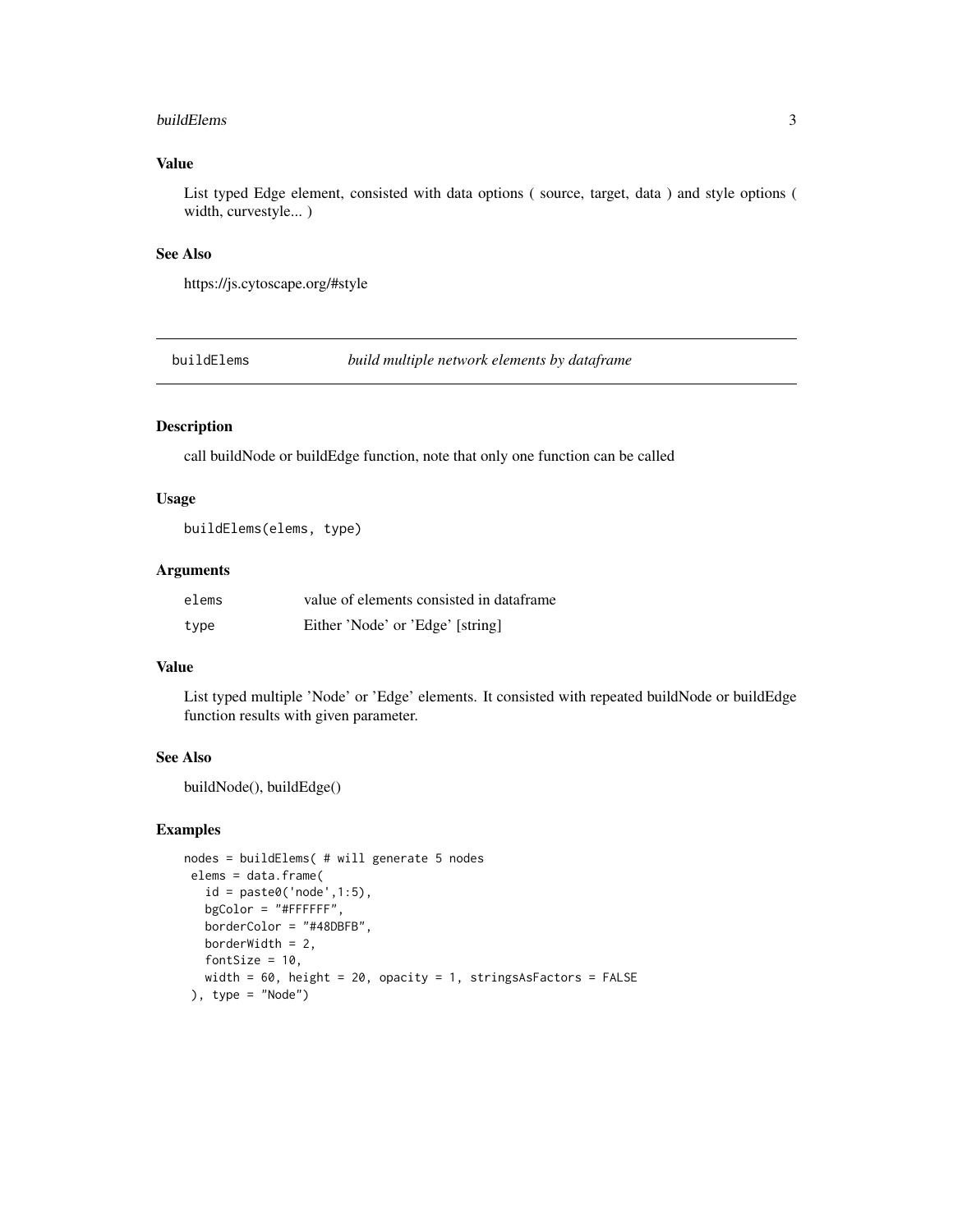<span id="page-3-0"></span>buildIOptions *buildIOptions*

#### Description

build Interact Option

#### Usage

```
buildIOptions(
 minZoom = 1e-50,
 maxZoom = 1e+50,
 zoomingEnabled = TRUE,
 userZoomingEnabled = TRUE,
 panningEnabled = TRUE,
 userPanningEnabled = TRUE,
 boxSelectionEnabled = TRUE,
  selectionType = "single",
  autolock = FALSE,
  autoungrabify = FALSE,
  autounselectify = FALSE
)
```

| minZoom             | Minimal zoom level of canvas. [numeric]                                                                                                  |
|---------------------|------------------------------------------------------------------------------------------------------------------------------------------|
| maxZoom             | Maximal zoom level of canvas. [numeric]                                                                                                  |
|                     | zoomingEnabled Whether canvas can zoom or not. by both user event and programmatically.<br>[logical]                                     |
| userZoomingEnabled  |                                                                                                                                          |
|                     | Whether canvas can zoom or not. by user event. [logical]                                                                                 |
|                     | panning Enabled Whether canvas can move or not. by both user event and programmatically.<br>[logical]                                    |
| userPanningEnabled  |                                                                                                                                          |
|                     | Whether canvas can move or not. by user event. [logical]                                                                                 |
| boxSelectionEnabled |                                                                                                                                          |
|                     | Whether box selection by drag available [logical]                                                                                        |
| selectionType       | Indicate selection by user input is addive or single (default). ['single' or 'ad-<br>dtivie']                                            |
| autolock            | Whether nodes should be locked (not draggable at all) by default (if true, over-<br>rides individual node state). [logical]              |
| autoungrabify       | Whether nodes should be ungrabified (not grabbable by user) by default (if true,<br>overrides individual node state). [logical]          |
| autounselectify     |                                                                                                                                          |
|                     | Whether nodes should be unselectified (immutable selection state) by default (if<br>true, overrides individual element state). [logical] |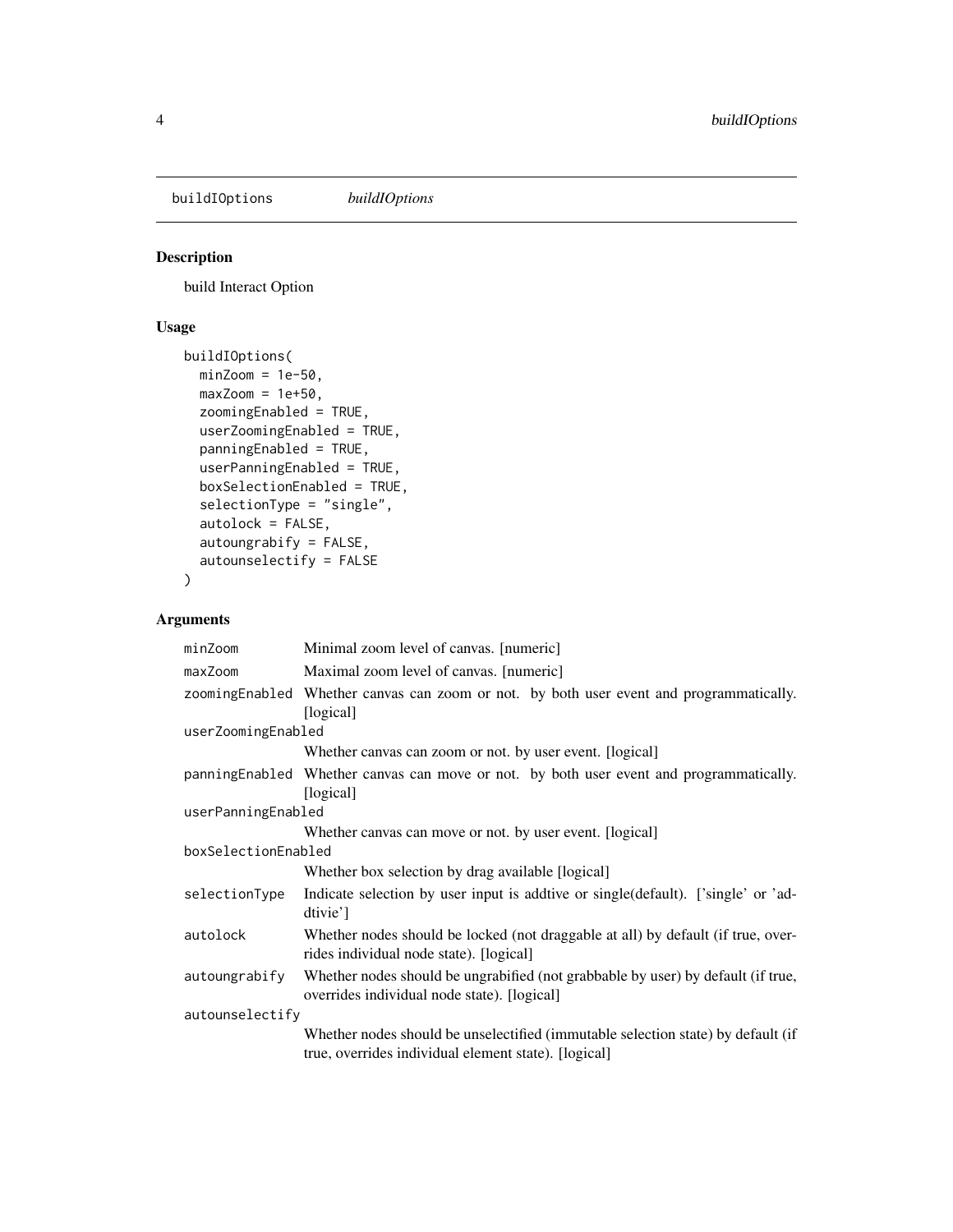#### <span id="page-4-0"></span>buildNode 5

#### Details

undescribed parameter will set as default. note that touchTapThreshold & desktopTapThreshold were not used.

#### Value

List typed Interact Option for Cytoscape.js canvas object.

#### See Also

https://js.cytoscape.org/#core/initialisation

#### Examples

```
iopt = buildIOptions(
minZoom = 0.001, maxZoom = 3, zoomingEnabled = TRUE,
userZoomingEnabled = FALSE, panningEnabled = TRUE, userPanningEnabled = TRUE,
boxSelectionEnabled = FALSE, selectionType = 'single', autolock = FALSE,
autoungrabify = TRUE, autounselectify = FALSE)
```
buildNode *build single node element.*

#### Description

build single node element.

#### Usage

```
buildNode(
  id = NULL,width = 15,
  height = 15,
  shape = "ellipse",
  bgColor = "#48DBFB",bgOpacity = 1,
  bgFill = "solid",
  bgBlacken = 0,
  borderWidth = 0,
  borderStyle = "solid",
  borderColor = "#8395a7",borderOpacity = 1,
  isParent = FALSE,
  label = NULL,labelColor = "#8395a7",
  textOpacity = 1,
```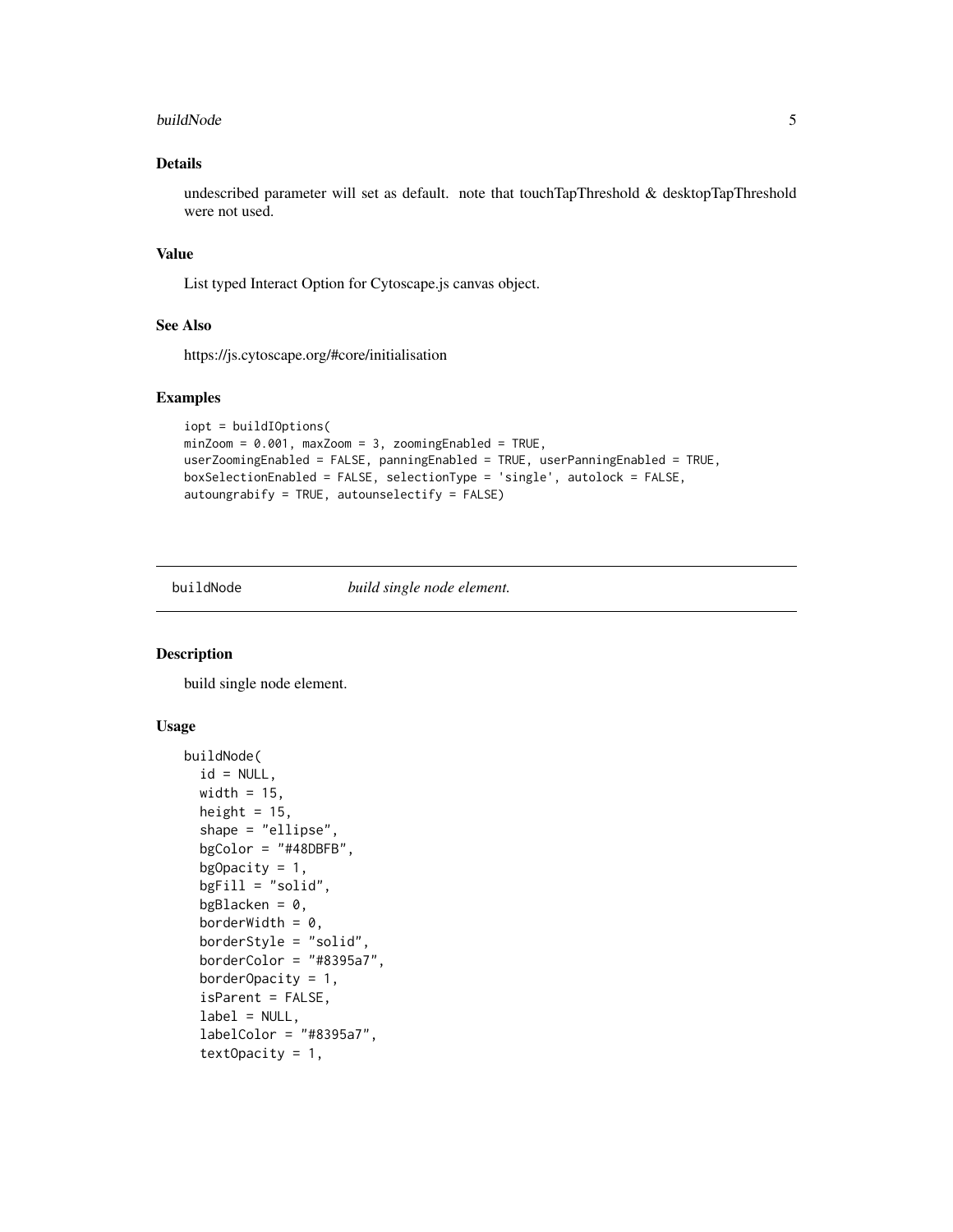```
fontSize = 16,
  textOutlineColor = "#222f3e",
  textOutlineOpacity = 1,
  textOutlineWidth = 0,
  textbgColor = "#FFF",
  textbgOpacity = 0,
  textBorderColor = "#222f3e",
  textBorderOpacity = 0,
  textBorderWidth = 0,parent = NULL,
 opacity = 1,
 pieSize = rep("0%", 16),
 pieColor = rep("#000", 16),
 tooltip = ""
\mathcal{L}
```

| id                 | id of node element. Also it will used as label. [string]                                                                            |
|--------------------|-------------------------------------------------------------------------------------------------------------------------------------|
| width              | Width. [numeric]                                                                                                                    |
| height             | Height. [numeric]                                                                                                                   |
| shape              | Shape of node body, polygon not accepted. [string]                                                                                  |
| bgColor            | Background color of node body. [string]                                                                                             |
| bgOpacity          | Opacity of backgroundColor. [numeric between $0 \sim 1$ ]                                                                           |
| bgFill             | The filling style of the node's body; may be solid (default), linear-gradient, or<br>radial-gradient. [string]                      |
| bgBlacken          | Blackens the node's body for values from 0 to 1; whitens the node's body for<br>values from 0 to -1. [numeric between $-1 \sim 1$ ] |
| borderWidth        | The size of the node's border. [numeric]                                                                                            |
| borderStyle        | The style of the node's border; may be solid, dotted, dashed, or double. [string]                                                   |
| borderColor        | The colour of the node's border. [string]                                                                                           |
| borderOpacity      | The opacity of the node's border. [numeric between $0 \sim 1$ ]                                                                     |
| isParent           | whether this node is parent node or not [logical]                                                                                   |
| label              | node's label, default is node's id [string]                                                                                         |
| labelColor         | The color of node's label                                                                                                           |
| textOpacity        | The opacity of the label text, including its outline. [numeric between $0 \sim 1$ ]                                                 |
| fontSize           | The size of the label text. [numeric]                                                                                               |
| text0utlineColor   |                                                                                                                                     |
|                    | The colour of the outline around the element's label text. [string]                                                                 |
| text0utline0pacity |                                                                                                                                     |
|                    | The opacity of the outline on label text. [numeric between $0 \sim 1$ ]                                                             |
| textOutlineWidth   |                                                                                                                                     |
|                    | The size of the outline on label text. [numeric]                                                                                    |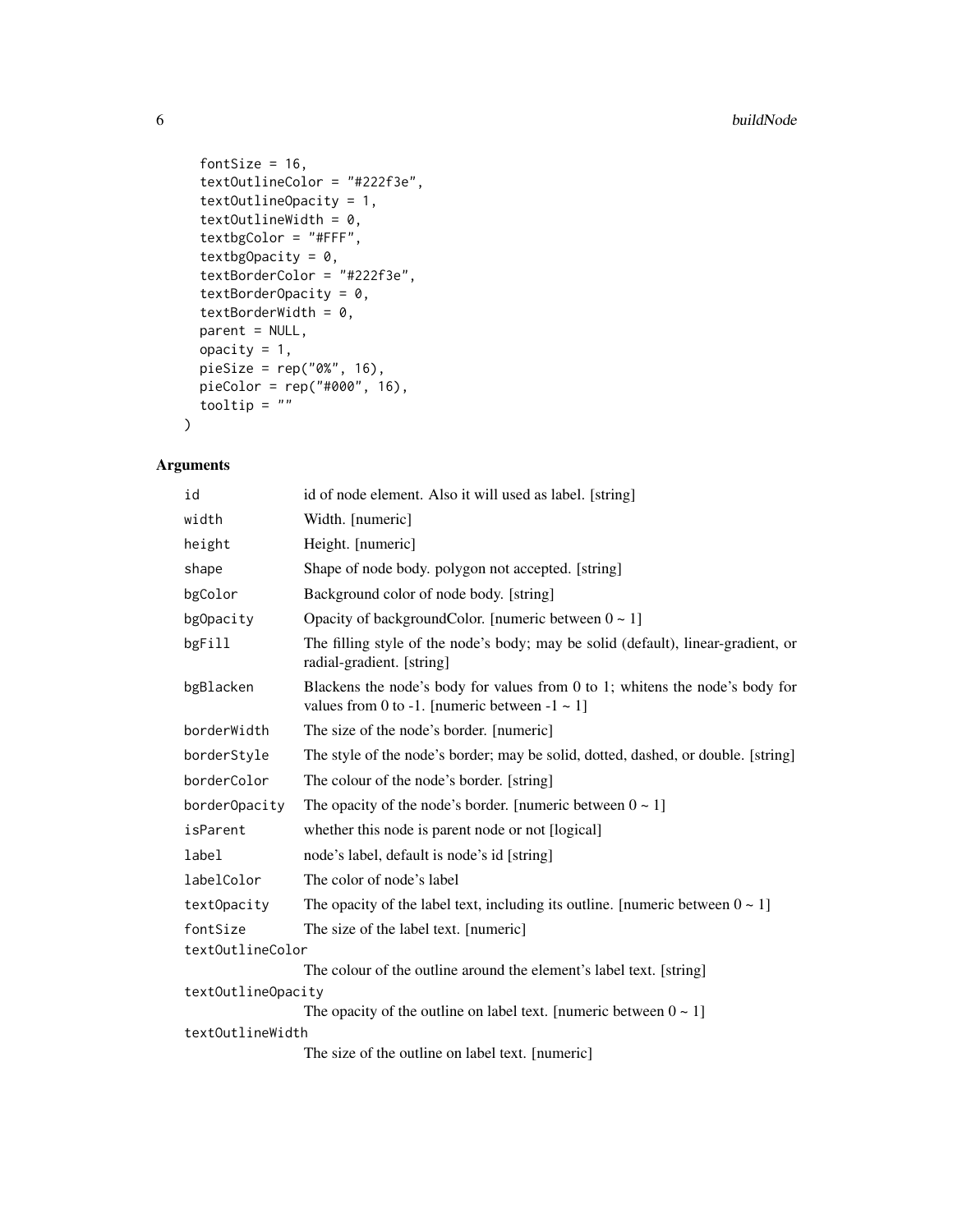#### <span id="page-6-0"></span>buildROptions 7

| textbgColor       | colour to apply on the text background. [string]                                                                        |
|-------------------|-------------------------------------------------------------------------------------------------------------------------|
| textbgOpacity     | The opacity of the label background; the background is disabled for 0 (default<br>value). [numeric between $0 \sim 1$ ] |
| textBorderColor   |                                                                                                                         |
|                   | The colour of the border around the label. [string]                                                                     |
| textBorderOpacity |                                                                                                                         |
|                   | The width of the border around the label; the border is disabled for 0 (default<br>value) [numeric between $0 \sim 1$ ] |
| textBorderWidth   |                                                                                                                         |
|                   | The width of the border around the label. [numeric]                                                                     |
| parent            | Indicate whith node is parent of this node [string]                                                                     |
| opacity           | Opacity of node itself. [numeric between $0 \sim 1$ ]                                                                   |
| pieSize           | Implement for pie node, consisted with 16 pie size [string]                                                             |
| pieColor          | Color for each pie part. [string]                                                                                       |
| tooltip           | Text for tooltip. [string]                                                                                              |

#### Value

List typed Node element, consisted with data options ( id ) and style options ( width, shape... )

#### See Also

https://js.cytoscape.org/#style

buildROptions *buildROptions*

#### Description

build Rendering Option

#### Usage

```
buildROptions(
 headless = FALSE,
  styleEnabled = TRUE,
 hideEdgesOnViewport = FALSE,
  textureOnViewport = FALSE,
 motionBlur = FALSE,
 motionBlurOpacity = 0.2,
 wheelSensitivity = 1,
 pixelRatio = "auto"
\mathcal{L}
```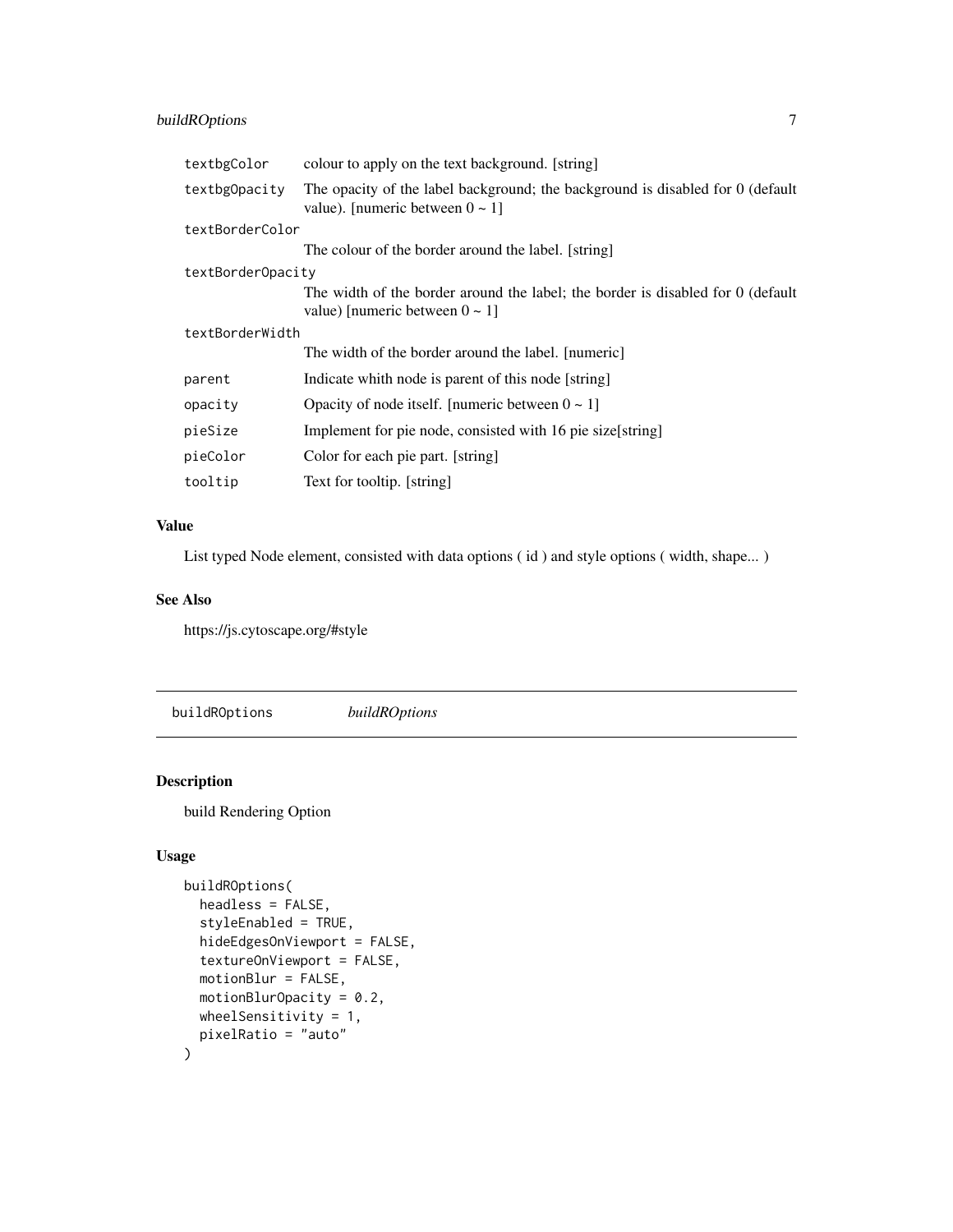#### <span id="page-7-0"></span>Arguments

| headless            | A convenience option that initialises the instance to run headlessly. [logical]                                |
|---------------------|----------------------------------------------------------------------------------------------------------------|
| styleEnabled        | Whether style available or not. [logical]                                                                      |
| hideEdgesOnViewport |                                                                                                                |
|                     | Whether edge will show on canvas manipulation. [logical]                                                       |
| textureOnViewport   |                                                                                                                |
|                     | Whether texture used in canvas manipulation. [logical]                                                         |
| motionBlur          | Whether use motionBlur effect. [logical]                                                                       |
| motionBlurOpacity   |                                                                                                                |
|                     | opacity of motion blur frames [numeric between $0 \sim 1$ (transparent)]                                       |
| wheelSensitivity    |                                                                                                                |
|                     | Changes the scroll wheel sensitivity when zooming. [numeric between 0 (zoom)<br>slower) $\sim 1$ (zoom faster) |
| pixelRatio          | Overrides the screen pixel ratio with a manually set value [numeric]                                           |

#### Details

undescribed parameter will set as default.

#### Value

List typed Rendering Option for Cytoscape.js canvas object.

#### See Also

https://js.cytoscape.org/#core/initialisation

#### Examples

ropt = buildROptions(wheelSensitivity =  $0.5$ )

renderShinyCyJS *ShinyCyJS output*

#### Description

renders a cytoscape image for output

#### Usage

```
renderShinyCyJS(expr, env = parent.frame(), quoted = FALSE)
```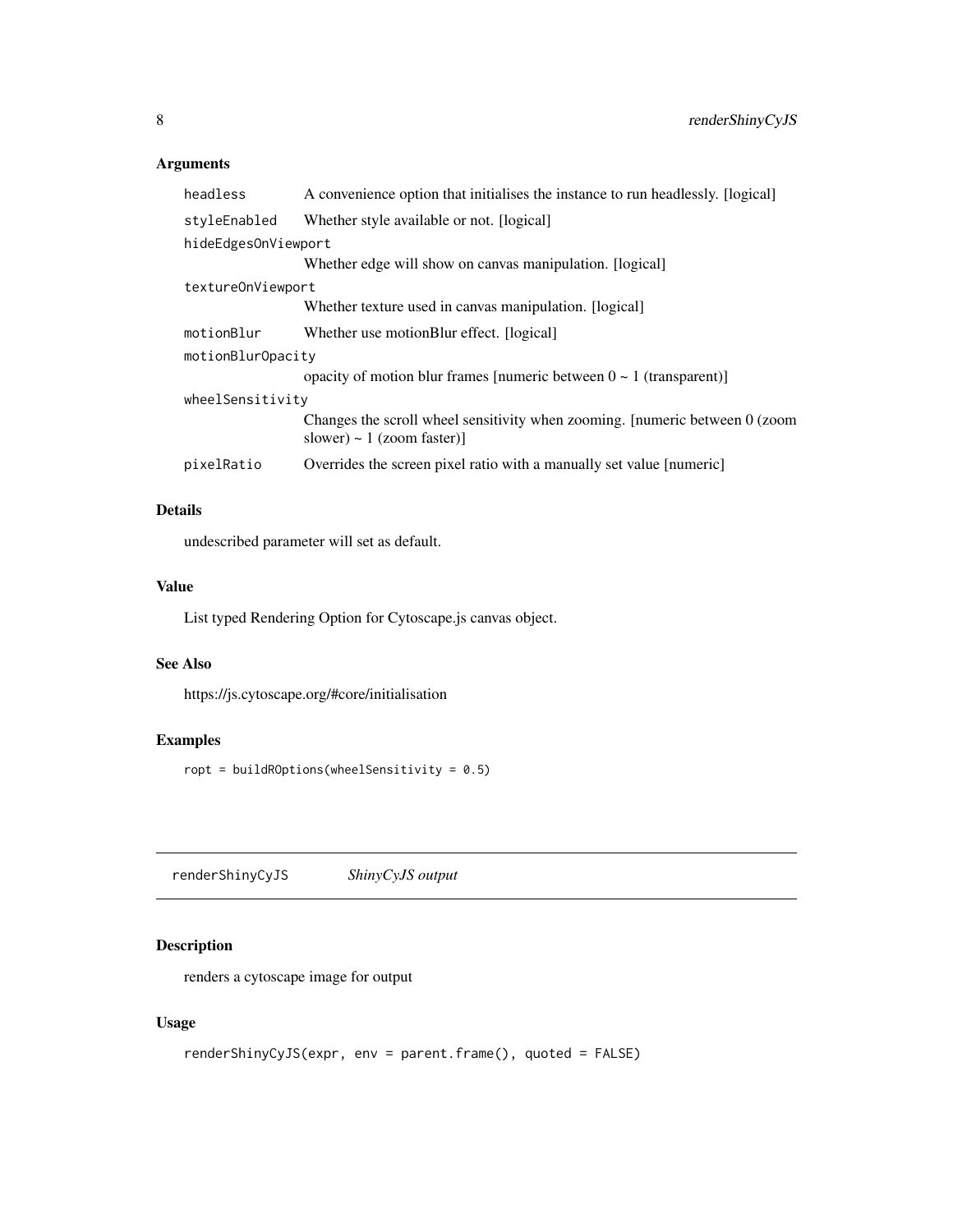#### <span id="page-8-0"></span>shinyCyJS 9

#### Arguments

| expr   | expression that returns a list                       |
|--------|------------------------------------------------------|
| env    | the environment in which to evaluate expr            |
| quoted | is expr a quoted expression (with $\text{quote}()$ ) |

#### See Also

ShinyCyJSOutput()

#### shinyCyJS *cytoscape.js in shiny application*

#### Description

generate canvas with given network element and options

#### Usage

```
shinyCyJS(
  elements = list(),
  options = list(),layout = list(name = "cose"),
  width = NULL,height = NULL,elementId = NULL\overline{\phantom{a}}
```

| elements  | node and edge objects, it should be list of element.                                     |
|-----------|------------------------------------------------------------------------------------------|
| options   | rendering / interaction options, can be created with buildIoption(), buildRop-<br>tion() |
| layout    | list type layout, it must be contain name and other optional values                      |
| width     | canvas width.                                                                            |
| height    | canvas height.                                                                           |
| elementId | id used to identify in application.                                                      |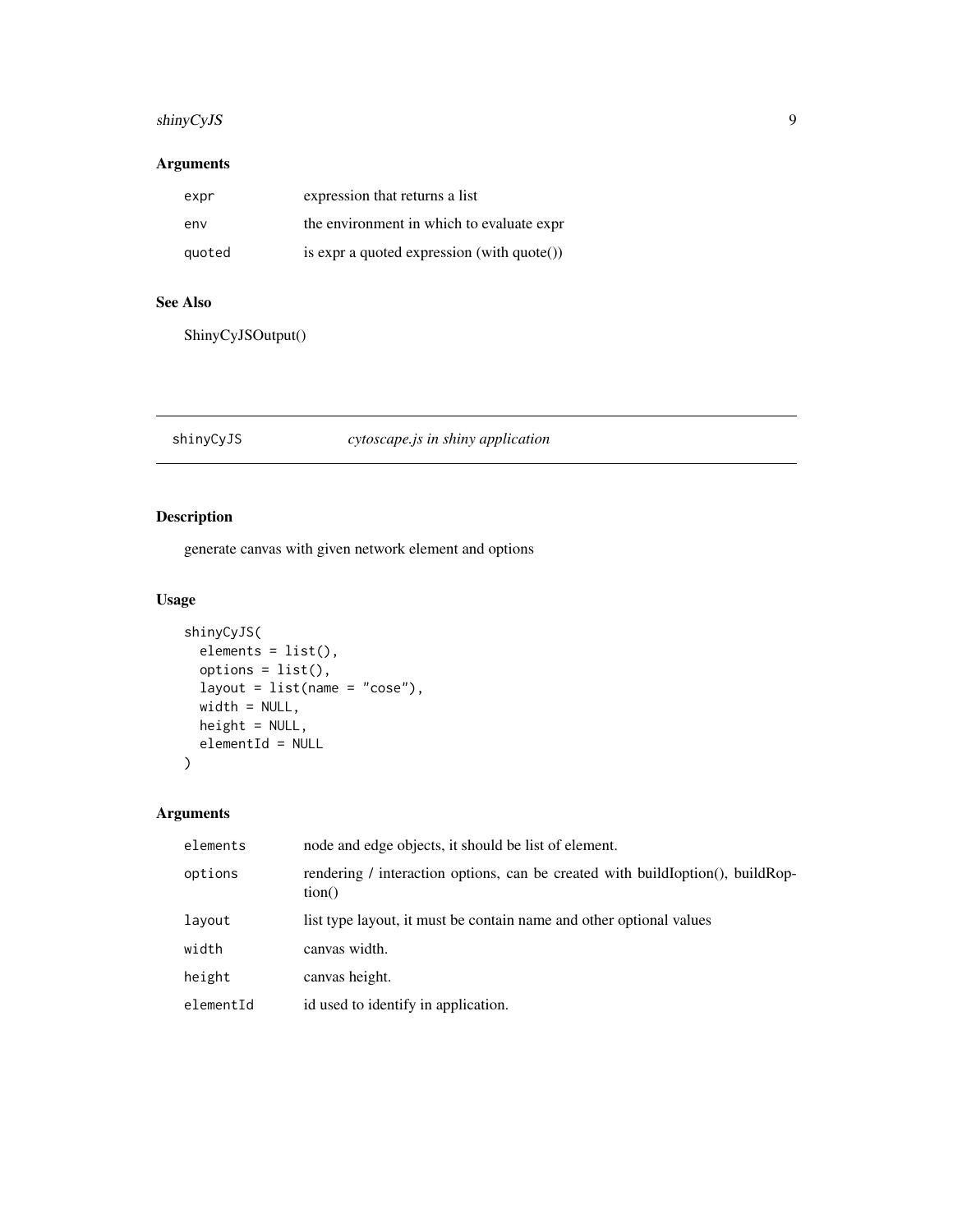<span id="page-9-0"></span>

#### Description

render a renderShinyCyJS() within an application page.

#### Usage

```
ShinyCyJSOutput(outputId, width = "100%", height = "400px")
```
#### Arguments

| outputId | output variable to read the canvas from |
|----------|-----------------------------------------|
| width    | canvas width                            |
| height   | canvas height                           |

#### See Also

renderShinyCyJS()